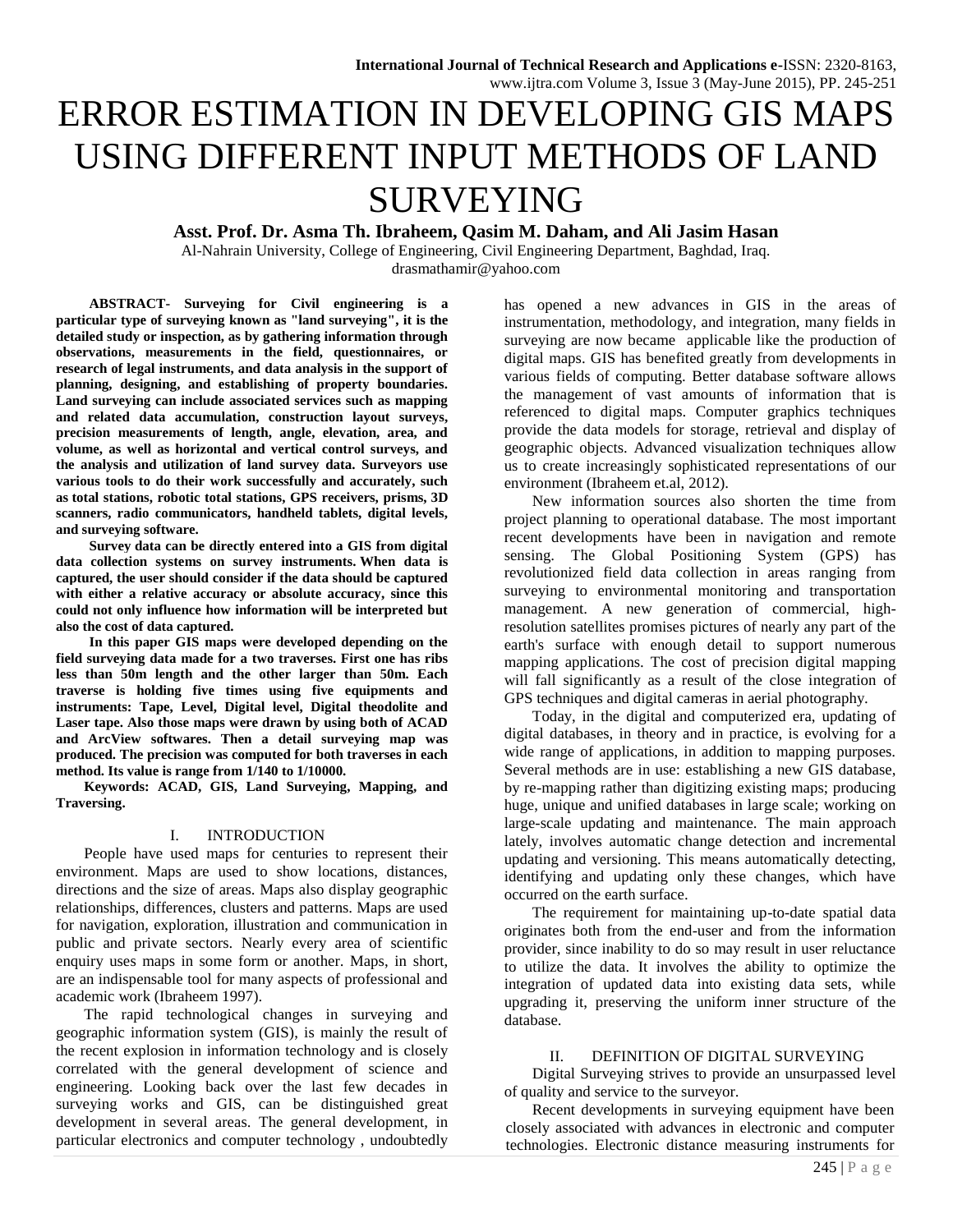ground surveying now are capable of printing output data in machine-readable language for computer input and/or combining distance and angle measurements for direct readout of horizontal and vertical distances to the nearest 0.001 of a centimeter. The incorporation of data collectors and electronic field books with interfaces to computer, printer, and plotter devices has resulted in the era of total station surveying.

The recent refinement in global positioning systems and techniques developed for military navigation has led to yet another dramatic change in surveying instrumentation. Inertial surveying, with its miniaturized packaging of accelerometers and gyroscopes and satellite radio surveying have already revolutionized geodetic control surveying and promises to impact all phases of the surveying process. (Roy, 1999)

## III. LAND SURVEYING FIELD WORKS

Traverse is a method in the field of surveying to establish control networks. It is also used in geodetic work. Traverse networks involved placing the survey stations along a line or path of travel, and then using the previously surveyed points as a base for observing the next point. Traverse networks have many advantages of other systems, including (16):

- 1. Less reconnaissance and organization needed
- 2. While in other systems, which may require the survey to be performed along a rigid polygon shape, the traverse can change to any shape and thus can accommodate a great deal of different terrains
- 3. Only a few observations need to be taken at each station, whereas in other survey networks a great deal of angular and linear observations need to be made and considered
- 4. Traverse networks are free of the strength of figure considerations that happen in triangular systems
- 5. Scale error does not add up as the traverse as performed. Azimuth swing errors can also be reduced by increasing the distance between stations.
- 6. The traverse is more accurate than triangulation and trilateration, and sometimes even triangulation.

## IV. SURVEYING BY CLOSE-COMPASS TRAVERSE (POLYLINE)

To demonstrate the effect of traverse length on the accuracy of the work, two traverses would be taken. One has ribs less than 50m and the other larger than 50m. Each traverse is hold five times using five equipments and instruments:

- 1. Tape
- 2. Level
- 3. Digital level
- 4. Digital theodolite
- 5. Laser tape

Using the rules for precision of traverse bearings and distances, and propagation of variances, allows the estimation of precisions of the closing line of a traverse. These can be compared with actual misclosures to assess the quality of a traverse. Error in the measurement of angle occurs because of instrumental, personal or natural factors. The instrumental www.ijtra.com Volume 3, Issue 3 (May-June 2015), PP. 245-251 errors have been dealt with and, as indicated, can be minimized by taking several measurement of the angle on each face of the theodolite. Regular calibration of the equipment is also prime importance. Figures (1) and (2) show the first step in traversing.



**Figure (1): Direction of the first rib in the small traverse with respect to the north direction.**



**Figure (2): Direction of the first rib in the large traverse with respect to the north direction.**

The precision of a traverse is expressed as the ratio of linear misclosure divided by the traverse perimeter length. It is usually a short line of unknown length and direction connecting the initial and final traverse stations:

$$
LEC = \sqrt{\left(\sum Dep\right)^2 + \left(\sum Lat\right)^2} \qquad \qquad \dots (1)
$$

$$
\text{Tan } \theta = \left( \frac{-\sum D \epsilon p}{-\sum L a t} \right) \qquad \qquad \dots (2)
$$

# V. RELATIVE ACCURACY

The Accuracy Standards for ALTA/ASCM Land Title Surveys define Relative Positional Accuracy as "the value expressed in feet or meters that represents the uncertainty due to random errors in measurements in the location point on a survey relative to any other point on the same survey at the 95 percent confidence level". Thus relative accuracy compares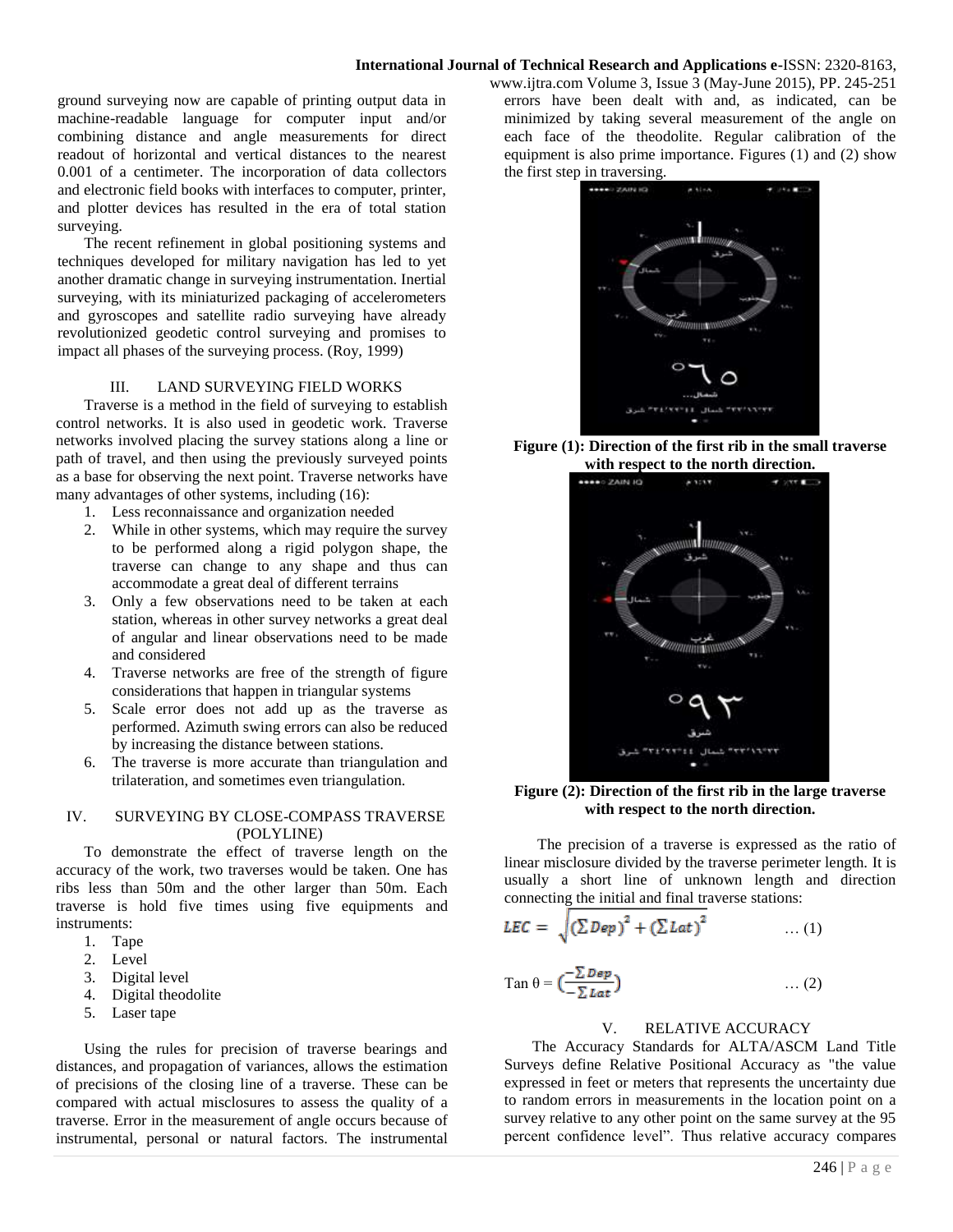the scaled distance of objects on a map with the same measured distance on the ground as (Schofied and Beach, 2007):

Relative Accuracy =  $dH/H$  ... (3)

www.ijtra.com Volume 3, Issue 3 (May-June 2015), PP. 245-251 dH: Computed Error(m).

H : Total length of the traverse(m).

According to above, Tables (1) and (2) show the required calculations for finding the errors and the relative accuracy of each method for both large and small traverses.

where:

|      | Table (1): Small traverse analysis. |               |               |                                                |                                                |                        |        |
|------|-------------------------------------|---------------|---------------|------------------------------------------------|------------------------------------------------|------------------------|--------|
|      | <b>Method</b>                       | $\Delta$ Dep. | $\Delta$ Lat. | <b>Computed</b><br><b>Relative</b><br>Error(m) | <b>Measured</b><br><b>Relative</b><br>Error(m) | $\theta$               | dH/H   |
| 1. 7 | <b>Tape</b>                         | $-0.009$      | 0.019         | 0.021                                          | 0.010                                          | $-25^{\circ}20'46.23"$ | 1/9019 |
|      | Level                               | $-0.214$      | $-0.055$      | 0.221                                          | 0.222                                          | 75°35'11.05"           | 1/859  |
| 3.   | <b>Digital Level</b>                | $-0.042$      | 0.237         | 0.241                                          | 0.241                                          | $-10^{\circ}02'57.65"$ | 1/788  |
| 4.   | <b>Digital Theodolite</b>           | $-0.437$      | 0.039         | 0.439                                          | 0.440                                          | $-84^{\circ}54'0.57"$  | 1/432  |
| 5.   | <b>Laser Tape</b>                   | 0.532         | 0.024         | 0.533                                          | 0.532                                          | $87^{\circ}25'1.13"$   | 1/356  |

#### **Table (2): Large traverse analysis.**

|    | <b>Method</b>             | $\Delta$ Dep. | $\Delta$ Lat. | <b>Computed</b><br><b>Relative</b><br>Error(m) | <b>Measured</b><br><b>Relative</b><br>Error(m) |                              | dH/H   |
|----|---------------------------|---------------|---------------|------------------------------------------------|------------------------------------------------|------------------------------|--------|
|    | <b>Tape</b>               | $-1.383$      | 3.666         | 3.919                                          | 3.919                                          | $-20^{\circ}40^{\circ}8.41"$ | 1/141  |
|    | Level                     | 0.906         | 0.680         | 1.133                                          | 1.134                                          | 53°06'35.53"                 | 1/488  |
|    | <b>Digital Level</b>      | 0.409         | 0.225         | 0.467                                          | 0.467                                          | $61^{\circ}11'1.78"$         | 1/1182 |
| 4. | <b>Digital Theodolite</b> | 0.759         | 0.812         | 1.111                                          | 1.113                                          | $43^{\circ}04'3.99"$         | 1/499  |
|    | <b>Laser Tape</b>         | $-1.514$      | 3.457         | 3.774                                          | 3.774                                          | $-23^{\circ}39'04"$          | 1/146  |

## VI. ANALYSIS OF THE RESULTS

#### *A. Taping method*

When looking at the two tables above we note that the tape is more accurate when it was used with small traverse (each  $ribs < 50m$ )

The major reason that decreases the accuracy in the large traverse is the non accurate angles where determined by the cosine law as shown below:

Angle = 
$$
\cos^{-1} \frac{b^2 + c^2 - a^2}{2ab}
$$
 ... (4)

where:

 $a=3m$ 

 $b=3m$ 

c=the chord of the angle, which determined by tape.

The acceptable accuracy in the small traverse back to the ability to take a surely straight line between points, the thing that cannot be achieved in the large traverse. Therefore we must use poles in the large traverse to take approximate straight line between points.

That's mean the very small error in the cord results a large error in angle, which decrease the accuracy as shown in table (2) above.

#### *B. Traversing by Level and Digital level instruments*

Two reasons of error happened when level and digital level had been used in natural conditions:

1. Cannot take the true angle because the level has an integer angles and we must estimate the angle that may lie between two lines.

2. When measure angles you cannot surely that the poles are perpendicular or not.

#### *C. Traversing by* Digital theodolite

The digital theodolite is the better instrument for determining angles because you can dispense poles and measure angles from nail to nail, so you can approximately eliminate the error that may happen in angles. Thus the error will result in length mostly.

Table (2) above shows that the accuracy obtained in large traverse is better than the small traverse. This happened because of the ability to show the nails in large traverse compared with the obstacles in the small traverse.

#### *D. Traversing by Laser tape*

The reasons of error are the same at the tape above as well as the error of the instrument itself especially when used with large traverse. Also Laser tape is not designed to achieve outdoor works and we are using it in surveying works.

Figure (3) shows the relationship between the surveying methods and the relative accuracy dH/H of the small traverse. And Figure (4) shows the relationship between the surveying methods and the relative accuracy dH/H of the small traverse. Then figure (5) shows the comparison between them.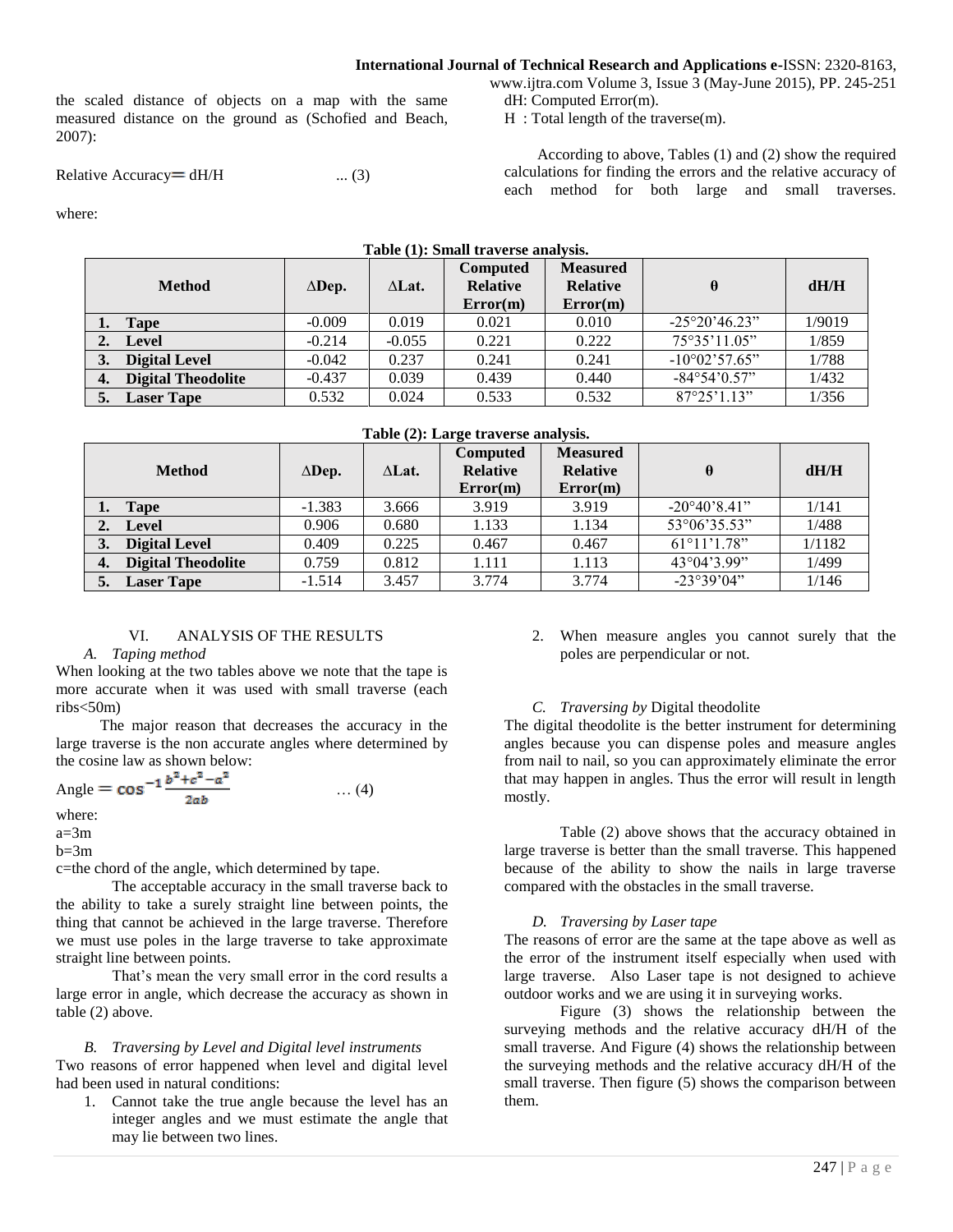

**Figure (3): Small traverse analysis [y-axis represents 1/(dH/H)].**



**Figure (4): Large traverse analysis [y-axis represents 1/(dH/H)].**



**[y-axis represents 1/(dH/H)].**

## VII. DIGITAL TOPOGRAPHIC MAPPING

A topographic map is a type of map characterized by large-scale detail and quantitative representation of relief, usually using contour lines in modern mapping, but

## **International Journal of Technical Research and Applications e-**ISSN: 2320-8163,

www.ijtra.com Volume 3, Issue 3 (May-June 2015), PP. 245-251 historically using a variety of methods. Traditional definitions require a topographic map to show both natural and man-made features. A topographic map is typically published as a map series, made up of two or more map sheets that combine to form the whole map. A contour line is a combination of two line segments that connect but do not intersect; these represent elevation on a topographic map. Figure (6) shows an example of the topographic map (Roy, 1999).

The digital map is not just a computer-readable file of map data. Visvalingam (1989) proposed that the term implies "a compact, structured, integrated and elegant representation of spatial data and their spatial attributes in a manner that facilitates rapid inference and retrieval and speedy but errorfree update of data. This implies pre-processing and substantial restructuring of input data so that the digital postprocessing system may infer spatial forms, relationships and patterns in a way, which matches, and if possible surpasses, human information processing capabilities". This definition excludes uninterrupted raster and video-scanned images and spaghetti vectors, despite their value and use as visual maps.

The full benefits of digital mapping can only be realized when the required data are already in computer-readable form. There is now a large primary sector within the computer mapping industry, which is mainly concerned with the collection, processing, validation, maintenance and distribution of spatial data. Both in theory and in practice the map database has become the ultimate reference map - the digital map, which is a commercial product in its own right (Visvalingam, 1989).



**Figure (6): Topographic Map of Al-Mada'en City in Iraq.**

ArcView software is one among several sotwares of GIS. It is a desktop system for storing, querying, modifying, analyzing and displaying information about geographic space. An intuitive graphical user interface includes data display and a viewing tool. Support for spatial and tabular queries, 'hot links' to other desktop applications and data types, business graphics functions such as charting, bar and pie charts, and map symbolization, design, and layout capabilities are supported. Geo-coding and address matching are also possible. The Spatial Analyst tool kit makes working with raster data such as terrain and DEMs possible. Other extensions permit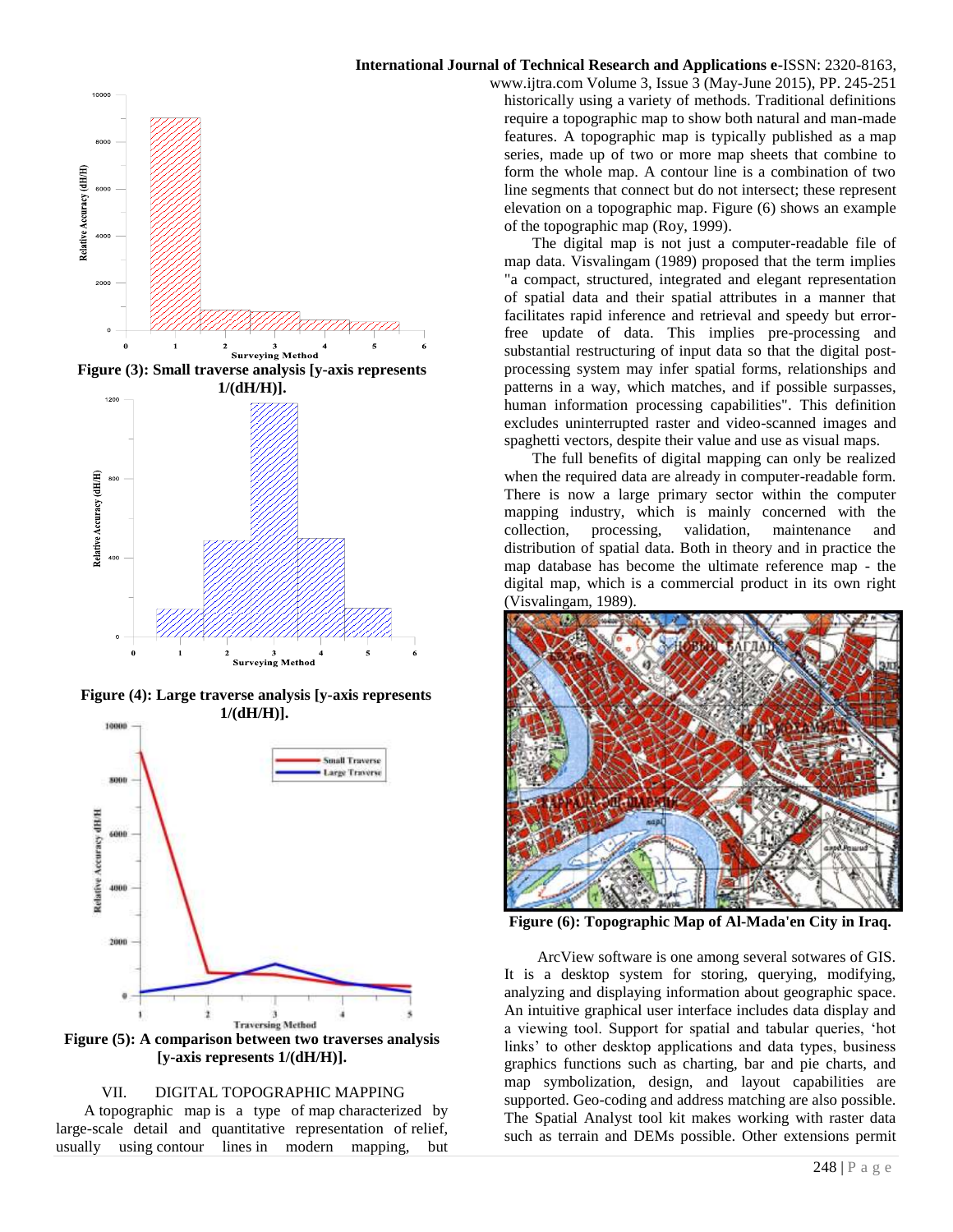network analysis; allow Web activation of ArcView maps, and support advanced display features such as three-dimensional data visualization. (ESRI, 2015).

In this paper we produced a digital map by utilization of geographic information system GIS and land surveying data for two traverses selected in the site of Al-Nahrain Uninversity. These two traverses are different in lengths: the sides of the first traverse are short and its length ranging from 20 to 50 meters. While the sides of the second traverse are ranging from 70 to 180 meters. These differences are useful for studying the accuracy of the developed map if it depends on the accuracy of the field work or not.

# VIII. COORDINATES OF TRAVERSES

In this paper large and small traverses are drawn using ArcView 3.2 and AutoCAD 14. The required coordinates were calculated of the points of the traverses using equipments and tools by different methods of surveys.

# *A. Coordinates of Large Traverses*

The final grid coordinates from the calculations for each method of the survey will be used to draw the large traverses as a digital map.

## **1. Tape**

| Point | X        | Y        |
|-------|----------|----------|
| A     | 100.0000 | 100.0000 |
| B     | 129.4313 | 17.3660  |
| C     | 288.1006 | 100.3190 |
| D     | 228.7884 | 185.8780 |
| E     | 177.7274 | 96.4340  |

**2. Level**

| Point | X        | Y        |
|-------|----------|----------|
| A     | 100.0000 | 100.0000 |
| B     | 127.8945 | 17.5350  |
| C     | 289.5196 | 95.9380  |
| D     | 232.1605 | 183.8690 |
| E     | 178.0208 | 96.0140  |

# **3. Digital Level**

| Point | X        | Y        |
|-------|----------|----------|
| A     | 100.0000 | 100.0000 |
| B     | 127.8655 | 17.4490  |
| C     | 289.0776 | 95.7210  |
| D     | 231.9330 | 183.5540 |
| F.    | 178.1909 | 95.9370  |

**4. Digital Theodolite**

|                |          | $\overline{\phantom{a}}$ |
|----------------|----------|--------------------------|
| Point          | X        | Y                        |
| A              | 100.0000 | 100.0000                 |
| B              | 128.0771 | 17.0400                  |
| $\mathbf C$    | 289.6494 | 95.6030                  |
| D              | 231.7779 | 183.7520                 |
| E              | 178.3994 | 96.0120                  |
| <b>T</b><br>m. |          |                          |

**5. Laser Tape**

| Point | X        | Y        |
|-------|----------|----------|
|       | 100.0000 | 100.0000 |
| B     | 129.2161 | 17.2200  |
| C     | 289.2268 | 97.2040  |
| D     | 231.9406 | 184.3180 |
| E     | 177.9324 | 96.3950  |

# *B. Coordinate of Small Traverses*

| I | í<br>ï<br>П<br>я |
|---|------------------|
|---|------------------|

| 1 apc<br>Point | X        | Y        |
|----------------|----------|----------|
| A              | 100.0000 | 100.0000 |
| B              | 137.5760 | 81.0500  |
| $\mathbf C$    | 178.0951 | 98.5850  |
| D              | 176.1872 | 121.8050 |
| E              | 127.6865 | 112.9150 |

# **2. Level**

| Point | X        | Y        |
|-------|----------|----------|
| A     | 100.0000 | 100.0000 |
| B     | 138.0607 | 81.4560  |
| C     | 178.1626 | 100.2820 |
| D     | 175.5481 | 123.6900 |
| E     | 127.5627 | 112.8600 |

**3. Digital Level**

| Point | X        | Y        |
|-------|----------|----------|
|       | 100.0000 | 100.0000 |
| R     | 138.1604 | 81.5040  |
| C     | 178.2462 | 100.4790 |
|       | 175.5814 | 123.8880 |
| F.    | 127.6443 | 112.9330 |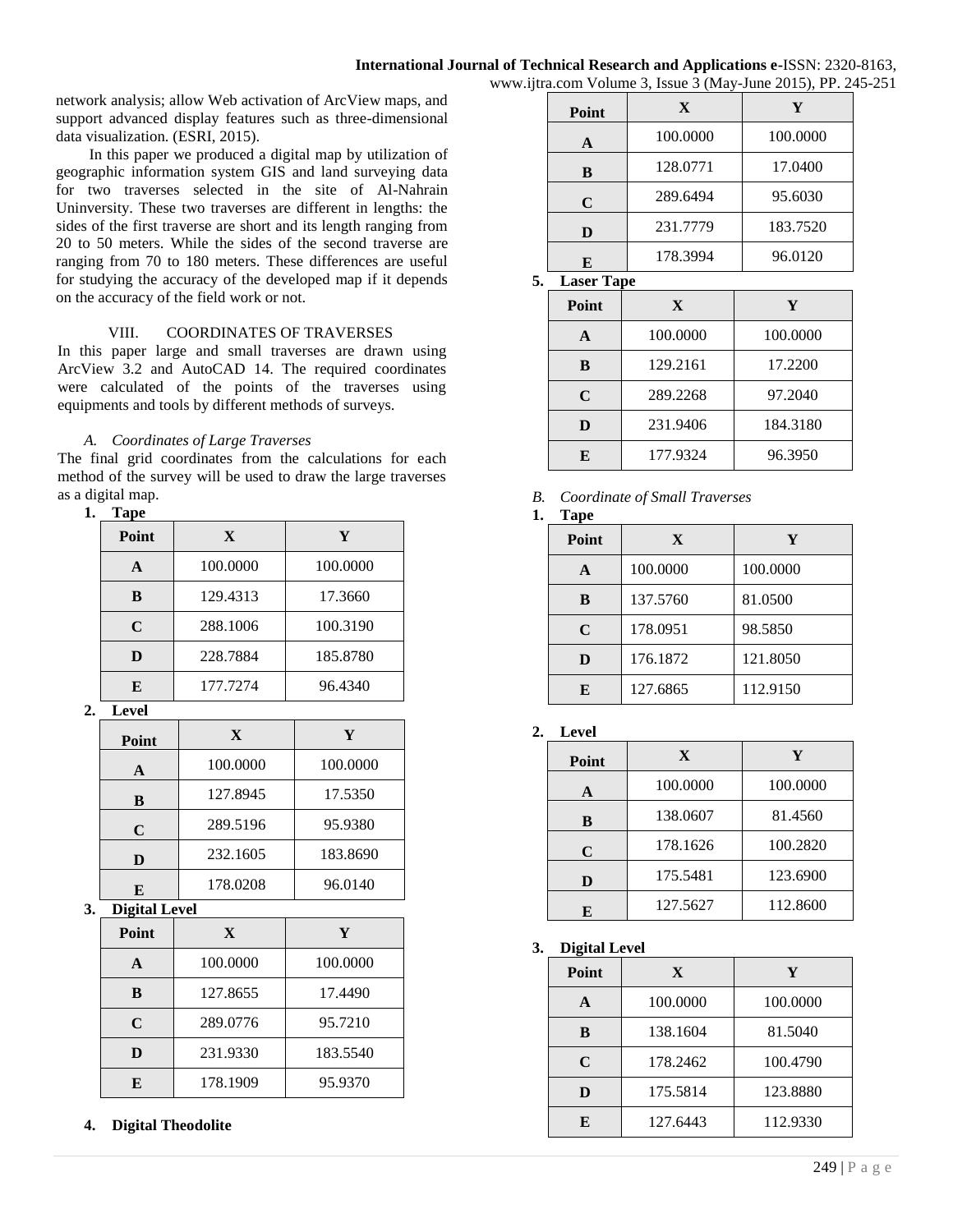#### **International Journal of Technical Research and Applications e-**ISSN: 2320-8163, www.ijtra.com Volume 3, Issue 3 (May-June 2015), PP. 245-251

#### **Point X Y A** 100.0000 100.0000 **B** 137.8858 | 81.6640 **C** 178.1521 100.5800 **D** 175.5241 123.8540 **E** 127.5697 112.8950

## **4. Digital Theodolite**

# **5. Laser Tape**

| пазы тарс |          |          |
|-----------|----------|----------|
| Point     | X        | Y        |
|           | 100.0000 | 100.0000 |
| B         | 137.8182 | 81.1880  |
| C         | 178.2610 | 98.9020  |
|           | 175.8889 | 122.3690 |
| F.        | 127.4738 | 112.7760 |

# *A. Drawing the Large Traverses*

By selecting all the themes, Tape, Level, Digital Level, Digital Theodolite and Laser Tape, the traverses will be as shown in figure (7).



**Figure (7): The digital map of all themes used for the large traverse.**

## *B. Drawing the Small Traverses*

By selecting all the themes, Tape, Level, Digital Level, Digital theodolite and Laser Tape, the traverses will be as shown in figure (8).



**Figure (8): The digital map of all themes used for the small traverse.**

# IX. COMPUTING MAP ACCURACY

Thematic maps are produced for a wide variety of resources: soil types or properties, land cover, land use, forest inventory, and many more. These maps are not very useful without quantitative statements about their accuracy. Map users must know the quality of the map for their intended uses, and map producers must evaluate the success of their mapping efforts. Both users and producers may want to compare several maps to see which the best is, or to see how well they agree. For maps on publication scales larger than 1:20,000, not more than 10 percent of the points tested shall be in error by more than 1/30 inch, measured on the publication scale; for maps on publication scales of 1:20,000 or smaller, 1/50 inch. These limits of accuracy shall apply in all cases to positions of the two traverses. In general what is well defined will be determined by what is plot-able on the scale of the map within 1/100 inch. Similarly, features not identifiable upon the ground within close limits are not to be considered as test points within the limits quoted, even though their positions may be scaled closely upon the map.

By comparing the positions of points whose locations are shown upon it with corresponding positions as determined by surveys of a higher accuracy. Depending on the scale of the map, the actual ground distance represented by  $1/30<sup>th</sup>$  and  $1/50<sup>th</sup>$  of an inch will vary. To determine the minimum standards for horizontal accuracy in actual ground meters, the following calculation must be performed.

• If larger than 1:20,000-scale, use this calculation: 0.03333 x scale x  $2.54 / 100 =$  ground meters.

• If 1:20,000-scale or smaller, use this calculation: 0.02 x scale  $x$  2.54 / 100 = ground meters.

## X. CONCLUSIONS

The following conclusion can be drawn based on the findings and analysis of this study:

- 1. To demonstrate the effect of traverse length on the accuracy of the traversing work, two traverses would be taken. One has ribs less than 50m and the other larger than 50m.
- 2. Each traverse is hold five times using five equipments instruments: cloth tape, laser tape,